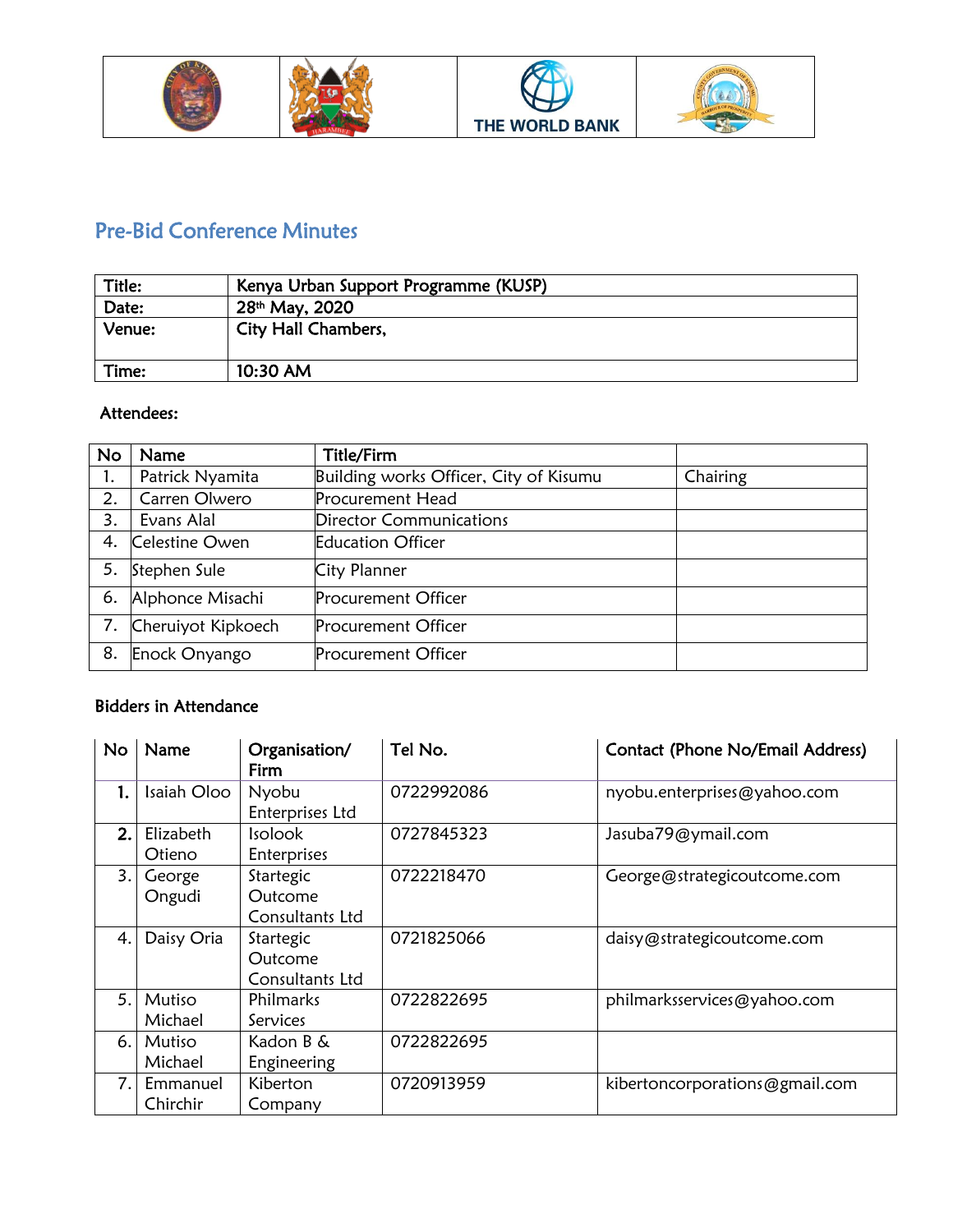







| 8.              | Joshua                | Skylark                   | 0710573923 | Joshua@skylarkkenya.com       |
|-----------------|-----------------------|---------------------------|------------|-------------------------------|
| 9.              | Ojala                 | Construction Ltd<br>Wardy | 0722435777 |                               |
|                 | Denis<br>Okelo        | Communications            |            | wardycom@hotmail.com          |
|                 |                       | Ltd                       |            |                               |
|                 | 10 Stephen            | Gediboss                  | 0701355544 | gedibossgeneral@gmail.com     |
|                 | Otieno                | <b>General Trading</b>    |            |                               |
|                 |                       | Ltd                       |            |                               |
| 11.             | David                 | <b>Tennessee Africa</b>   | 0723551722 | Dotieno29@gmail.com           |
|                 | Amolo                 | Ltd                       |            |                               |
|                 | 12 Joseph             | Batch &                   | 0713251545 | josephosimbo@gmail.com        |
|                 | Osimbo                | Associates Ltd            |            |                               |
| 13 <sub>1</sub> | Daniel                | Rhines                    | 0721679524 | info@rhinesengineering/co.ke  |
|                 | Kotieno               | Engineering               |            |                               |
|                 |                       | Services                  |            |                               |
|                 | 14 Vincent            | <b>Polish Cntractors</b>  | 0724994826 | P.O. Box 7007 - 00100 NRB     |
|                 | Dibogo                | Company Ltd               |            |                               |
| 15 <sub>1</sub> | Steve                 | Laton                     | 0722711188 | latoneng@yahoo.com            |
|                 | Wambani               | Engineering Ltd           |            |                               |
| 16.             | David Seda            | Pioneer Eng &             | 0723724727 | pioneerengineering@gmail.com  |
|                 |                       | Construction              |            |                               |
| 17.             | David                 | Al-Imran                  | 0722322063 | almran@yahoo.com              |
| 18.             | Ouma<br>Ruth          | Investment<br>Unami       | 0721849266 | P.O.Box 3900 - 40100 Kisumu   |
|                 | Adhiambo              | Construction              |            |                               |
|                 | Osewe                 |                           |            |                               |
| 19              | Belvine               | Gamoji Limited            | 0721136360 | P.O.Box 41131 - 80100 Mombasa |
|                 | Achieng               |                           |            |                               |
|                 |                       |                           |            |                               |
|                 | 20 Elvis              | Isolook                   | 0726101090 | P.O.Box 408 - 40100 Kisumu    |
|                 | Omondi                | Enterprises Lts           |            |                               |
|                 | 21. Wesonga           | <b>Trine Architect</b>    | 0723788248 | P.O.Box 4496 NRB              |
|                 | A.P                   | Ltd                       |            |                               |
| 22              | James                 | Interface                 | 0722298722 | P.O.Box 9678 NRB              |
|                 | Ombin                 | Consultants               |            |                               |
| 23              | Eng.                  | Sobetra Kenya             | 0722253984 | Alfred.olango@yahoo.com       |
|                 | Olang'o               | Ltd                       |            |                               |
|                 | Alfred                |                           |            |                               |
|                 | 24 Dr. Abel           | Sobeat Consults           | 0722989309 | abel@sabeat.com               |
|                 | Otieno                | Ltd                       |            |                               |
|                 | 25 Kevin              | G.L. Williams             | 0702340126 | info@glw.co.ke/               |
|                 | Odhiambo              | Ltd                       |            |                               |
|                 | 26 Emilly             | Selloum                   | 0722797605 | info@selloum.co.ke            |
|                 | Anyango               | Landscape                 |            |                               |
|                 |                       | Architects                |            |                               |
|                 | 27 Nicholas<br>Otieno | Lunao<br>Enterprises      | 0723388236 | lunaoent@yahoo.com            |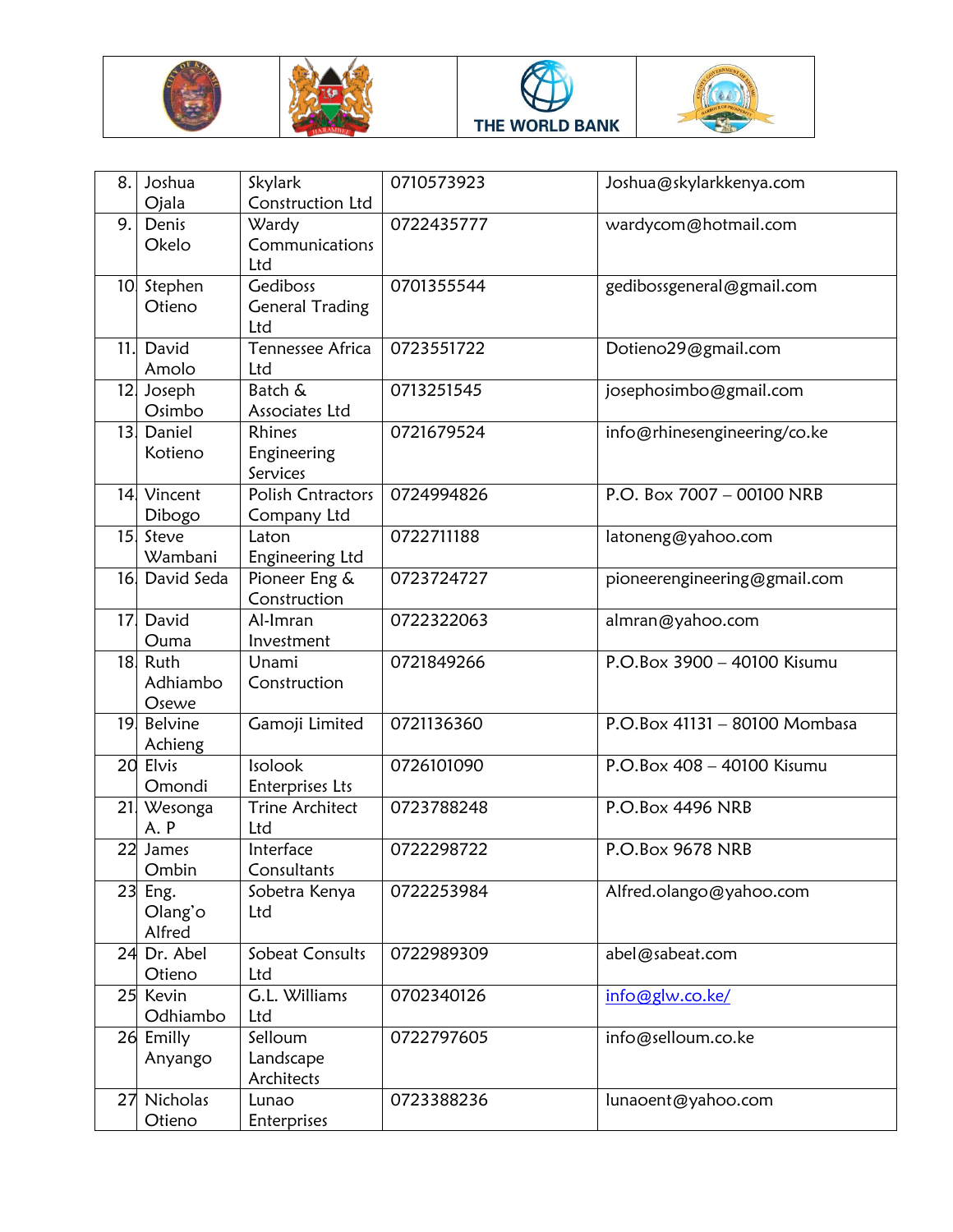







| 28 | <b>Beatrice</b><br>Okelo       | Ecoscience &<br>Engineering Ltd           | 0713566825               | info@ecoscienceandengineering.co.ke          |
|----|--------------------------------|-------------------------------------------|--------------------------|----------------------------------------------|
|    | 29 Adam<br>Nuru<br>Amimo       | Dexter Africa<br>Ltd                      | 0712445671               | dexterafrica@gmail.com                       |
|    | 30 Kennedy<br>Okoth<br>Nyabala | Decotec<br>Enterprises Ltd                | 0719336286               | decoteche@gmail.com                          |
| 31 | Hussein<br><b>Isack</b>        | North Face<br>Investment                  | 0722322365               | northfaceinve@gmail.com                      |
|    | 32 Simon<br>Waithaka           | Alfatech<br>Contractors                   | 0721200717               | info@alfatech.co.ke                          |
|    | 33 Modix<br>Okeyo              | Lakers<br>Consultancy                     | 0712685385               | modixokeyo@gmail.com                         |
|    | 34 Adam<br>Nuru<br>Amimo       | Mango Tree Ltd                            | 0712445671               | Adamnuru93@gmail.com                         |
|    | 35 Oyare<br>Victor<br>Otieno   | Stevan<br>Contractors<br>Co.Ltd           | 0722370640               | Stevancontractors1@gmail.com                 |
|    | 36 Rapando<br>Wamokaya         | Itako Associates<br>Ltd                   | 0701083783               | itakolimited@gmail.com                       |
|    | 37 Rapando<br>wamokaya         | Two calves<br>Investments Ltd             | 0721980047               | jwrapando@gmail.com                          |
|    | 38 Rodgers<br>Ayoo             | Ramas<br>Enterprises Ltd                  | 0726844127               | RamasenterprisesItd2020@gmail.com            |
|    | 39 Victor<br>Oduor             | Ochieng<br>Abuodha &<br>Associates Ltd    | 0729546145<br>0722742745 | sochieng@yahoo.com                           |
|    | 40 Eliud<br>Okungu<br>Ogembo   | Geodev(K) Ltd                             | 0712151779<br>0721232708 | geodevkenya@yahoo.com<br>office@geodev.co.ke |
| 41 | Maurice<br>Onyango<br>Ochola   | Ticlan Enviro<br>Internation Ltd          | 0736408107               | Machola89@gmail.com                          |
|    | 42 Barnabas<br>Adino           | <b>Blootex</b><br>Contractors Ltd         | 0725299619               | info@blootex.co.ke                           |
|    | 43 Johanes<br>Seda             | Plan & Trend EA<br>Ltd                    | 0740468742               | info@plantrend.co.ke                         |
|    | 44 Augustine<br>Owgara         | Tripac Kenya<br>Ltd                       | 0725215319               | info@plantrend.co.ke                         |
|    | 45 Edwin<br>Wekesa             | Northen Green<br>Developers Ltd           | 0780101000               | info@northerngreen.co.ke                     |
|    | 46 Brian<br>Omondi             | <b>Brama Logistics</b><br>Enterprises Ltd | 0715493116               | info@bramalogistics.com                      |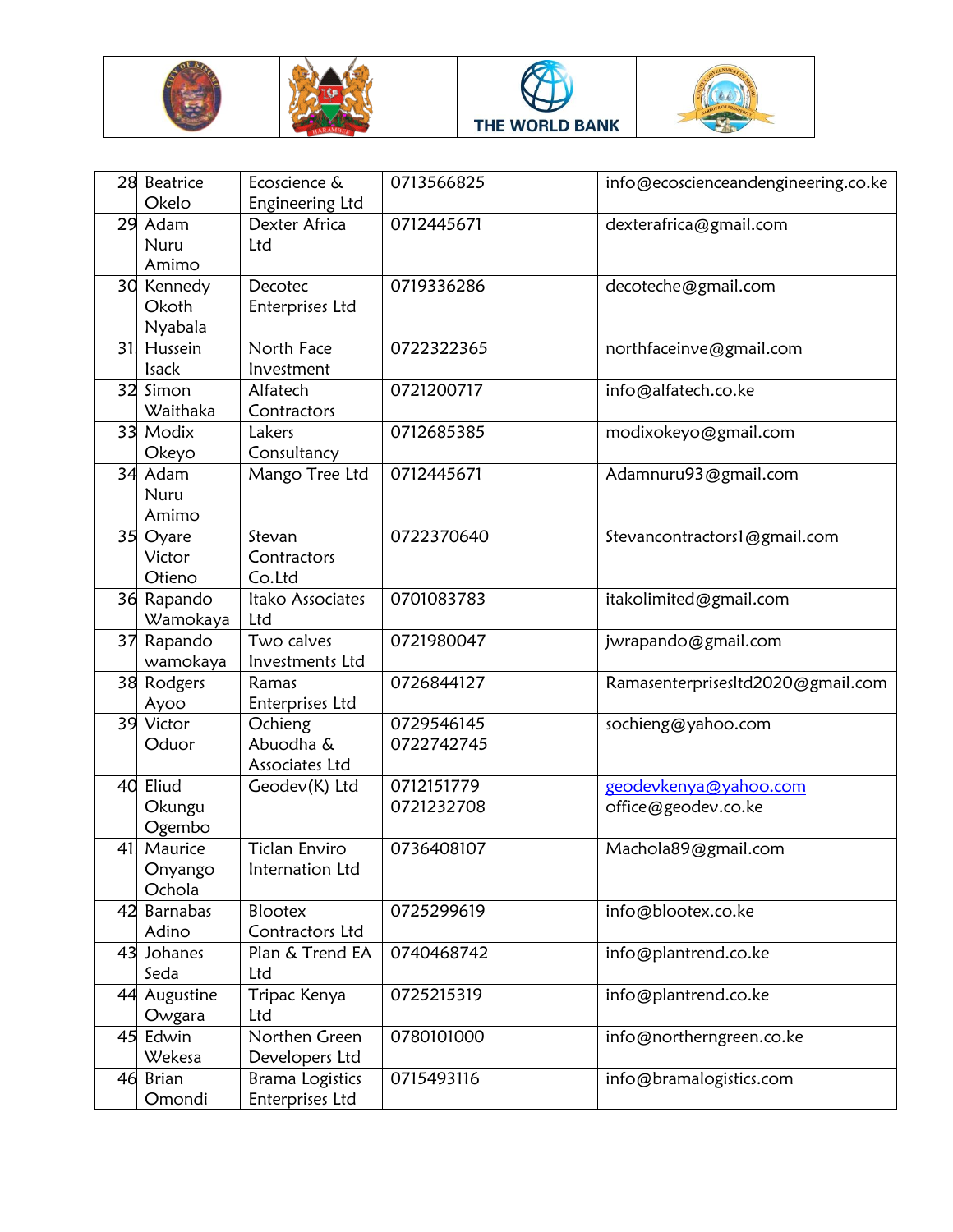







| 47  | Joseph<br>Juma<br>Osano  | Chaju Builders<br>Ltd             | 0720463214    | oginga@yahoo.com            |
|-----|--------------------------|-----------------------------------|---------------|-----------------------------|
|     | 48 Omondi<br>Denis       | Nicol Ltd                         | 0712147640    | Omondioder19@gmail.com      |
|     | 49 Editor<br>Olang'      | <b>Gulf fabricators</b><br>Ltd    | 0729735545    | gulffabricators@yahoo.com   |
|     | 50 Billy Okuto           | Gogni Rajope                      | 0708740729    | info@gogni-rajope.com       |
|     | 51 Henry<br>Gaya         | Earthcare Kenya                   | 0711250132    | Henrygaya1989@gmail.com     |
|     | 52 Emilly<br>Anyango     | <b>Brelian</b><br>Const.Ltd       | 0722797605    | Nyangie2001@yahoo.com       |
|     | 53 John<br>Ogembo        | Heztech Eng,<br>Services          | 0722752696    | heztech@gmail.com           |
|     | 54 Anup<br>Jethwa        | Astrovea<br>Construction Ltd      | 0720253555    | astrovealimited@gmail.com   |
|     | 55 Chadravant<br>Rabadia | Grenstone<br><b>Building Ltd</b>  | 0708227222    | grenstonelimited@gmail.com  |
|     | 56 Tamcon<br>Haggai      | Tamcon<br>Consulting<br>Engineer  | 020 - 6003952 | info@tamconsult.com         |
|     | 57 Abdillahi<br>Jama     | Watiti<br>Construction<br>Co. Ltd | 0722932326    | abdillahijama70@gmail.com   |
|     | 58 Habil<br>Oteng        | Edon<br>Consultants Int'l         | 07203874901   | info@edoninternational.com  |
|     | 59 Albert<br>Ojonyo      | Panafcon<br>Consultants           | 0724211438    | albertojonyo@gmail.com      |
|     | 60 George<br>Ongudi      | Geosco<br>Construction<br>Co. Ltd | 0722218470    | George@strategicoutcome.com |
| 61. | Ronald<br>Ochieng        | Hase Connect                      | 070402047     | Ochiengronald7@gmail.com    |
| 62  |                          |                                   |               |                             |

A pre-bid meeting for the above referenced Projects (KUSP) was conducted for the purpose of providing background information of the ITBs, and to brief on the bidding process, evaluation criteria, schedule of requirements and the forms for completion. At the beginning of the meeting, it was mentioned that pre-bid meeting was not mandatory due to COVID 19 pandemic.

It was also mentioned that the pre-bid meeting does not intend to cover full ITB documentation, and every interested bidder shall read and familiarize him/her self with the full document which is available on County website.

During the meeting with the bidders the following were explained;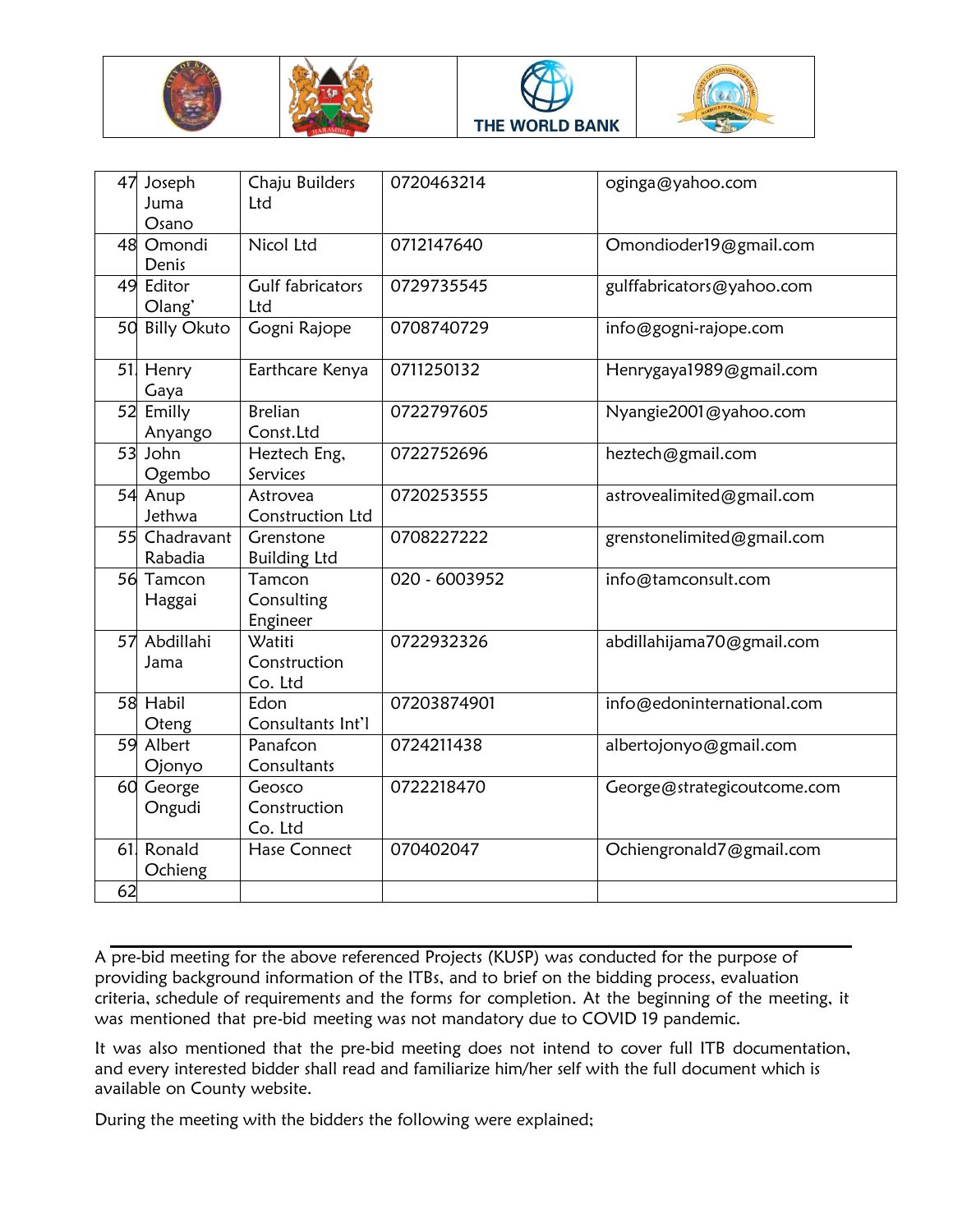





- 1.1 Background and the Scope of the project both for Works and Consultancies
- 1.2 Structure of the ITB document as outlined in Invitation Letter
- 1.3 Bidding Procedures, Work requirements and contract conditions with reference to the followings;

The bidders were requested to read and understand this document provisions, however,

certain explanations were provided for the following Sections.

### 1.3.1 Section I – Instructions to Bidders (ITB)

### 1.3.2 Section II – Bid Data Sheet (BDS)

The following were clarified under this section

- The project is VAT inclusive and the prices quoted should include VAT.
- Alternative bids shall not be allowed.
- For clarification purpose, only the address indicated in the BDS shall be used.
- Bidders to access all the bid documents including drawings from the County website indicated in the BDS

### 1.3.3Section III – Evaluation and Qualification Criteria

It was clarified that

- Evaluation shall be based on the criteria outlined in the document. Any additional criteria shall be through Addenda.
- All the Forms, Certificates & CVs Must be signed by both the person proposed and the designated representative of the firm in the original format.
- The Contractor to provide certified copies of ownership documents for owned equipment or a copy of lease agreement for hired equipments.
- All financial records submitted must be certified.
- The bidders were advised to prepare site management plan.

### 1.3.4 Section IV – Returnable Bidding Forms

It was explained to bidders the importance of each form and requirement to follow the filling instructions for each Form. The bidders should take care while filling and should not make any alterations to the standard forms but adopt the format

#### 1.3.5 Section  $V -$  Eligibility Criteria

The bidders were requested to read the eligibility criteria and familiarized themselves with it.

### 1.3.6 Section VI – WB Policy

The bidders were requested to read and familiarized themselves with the WB policy requirements.

### Further Clarifications on Consultancies

- 1. Bidders were informed that consultancy services were a two envelop tender
	- a) Technical Proposal and
	- b) Financial Proposal

The two documents should be in two separate envelops since financial proposal for unsuccessful firms will be returned unopened.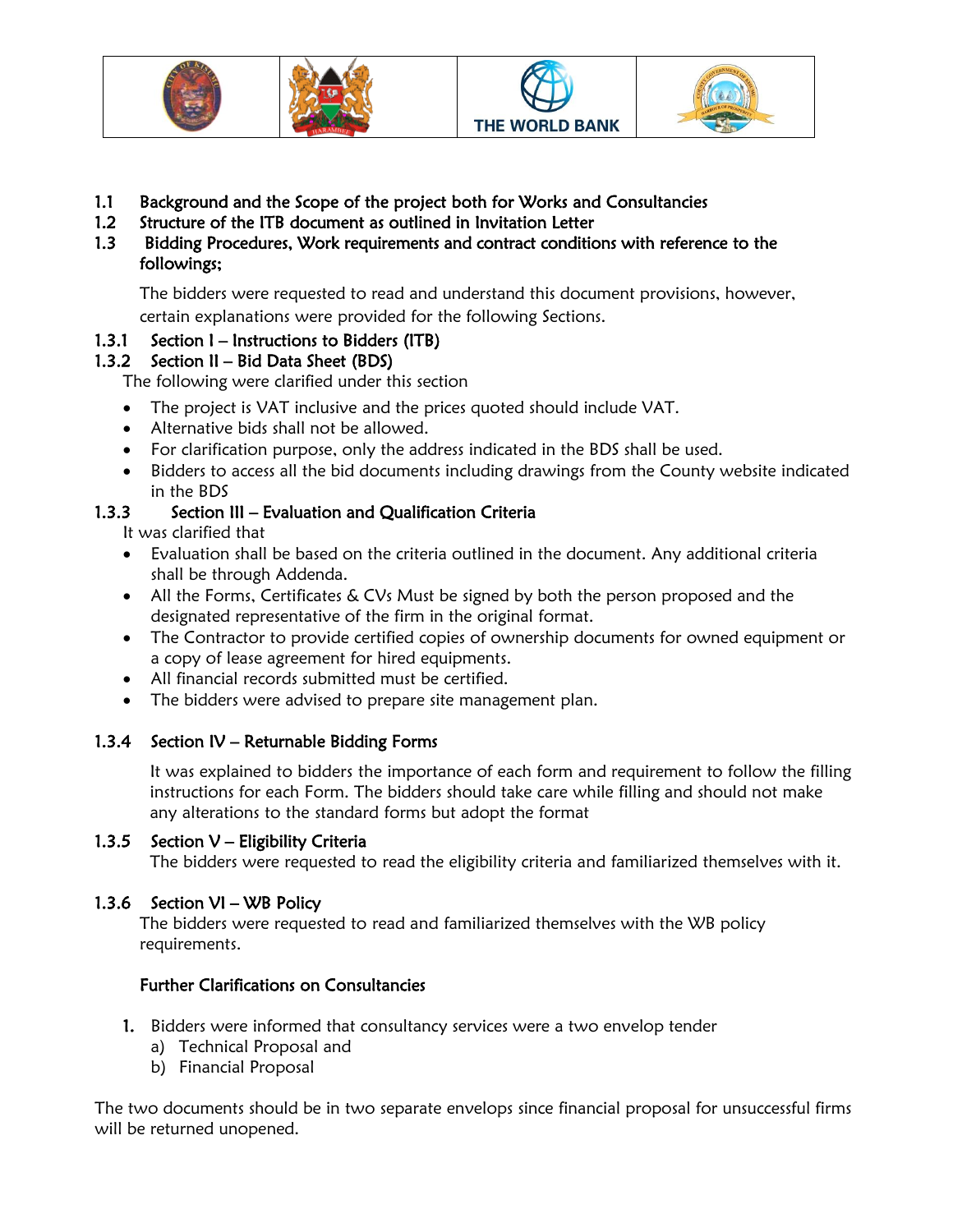

2. Consultancy for the Lakefront was a design only consultancy while the rest are design review and supervision of the works.

#### 1.4 Below clarification requests were made at end of the pre-bid meeting.

Q1: (Consultancy Services) Bidders sought to know whether to use man week or man month when costing for their professional? They proposed that man month should be used since the firm will be required to retain some staff during the DLP period.

Answer:

The Project duration (for design review and supervision) is 15 Months comprising of; Design review – 1 month Project implementation - 12 months DLP - 6 months Yes the consultant to prepare their financial proposals on a man Months basis. The consultant should allocate appropriate man – months to both permanent (regular) staff and part time staff necessary for design review and supervision and this should be clearly demonstrated in the consultancy work plan/project staffing schedule.

#### Q2: Employer should consider timelines required to secure NEMA license?

Answer: The employer normally steps in to assist the consultant to secure the necessary approvals.

#### Q3: Bidders sought to know whether the Tender was restricted or open tender since somewhere in the RFP method of selection was Restricted Tender?

Answer: The Tenders were National open tender.

#### Q4: Whether Insurance could be used as bid security since PPRA recognized it?

Answer: Bid security required should be from a reputable Commercial Bank, this is a condition from the donor and cannot be compromised.

#### Q5: Bidders sought for clarification whether to use 16% or 14% as VAT?

Answer: Bidders should take advantage of the prevailing condition and use current percentage.

#### Q6: Bill of Quantities for Kaloleni page 28 part "h" lacked quantities?

Answer: for items missing quantities bidders should indicate the rates, but the rates should not be included in the summation.